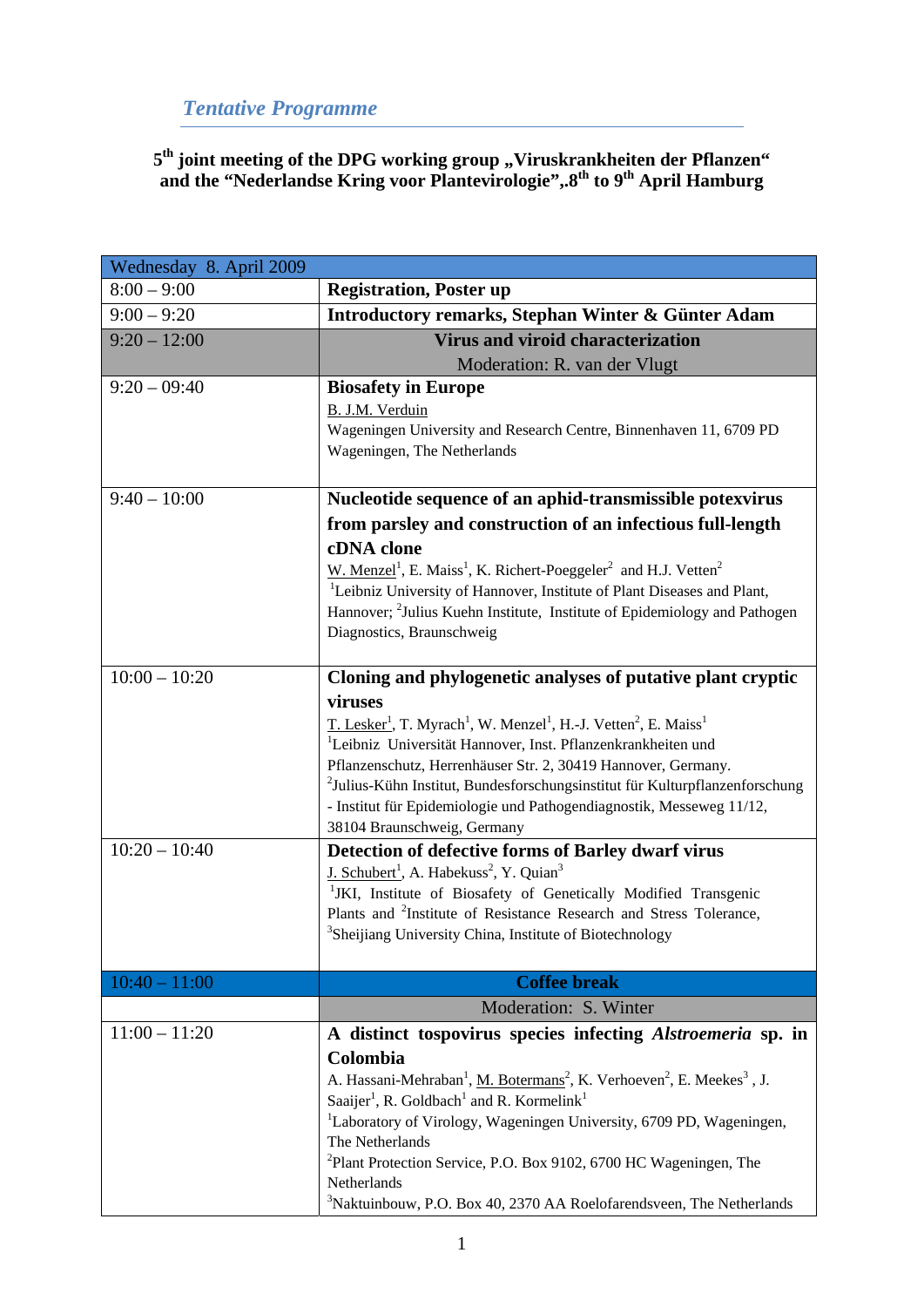| $11:20 - 11:40$ | Pepper chat fruit viroid: biological and molecular                                                                                                                                                                                                                                                                                                                           |
|-----------------|------------------------------------------------------------------------------------------------------------------------------------------------------------------------------------------------------------------------------------------------------------------------------------------------------------------------------------------------------------------------------|
|                 |                                                                                                                                                                                                                                                                                                                                                                              |
|                 | characterization of a new viroid species from Capsicum                                                                                                                                                                                                                                                                                                                       |
|                 | annuum<br>J.Th.J. Verhoeven <sup>1</sup> , C.C.C. Jansen <sup>1</sup> , J.W. Roenhorst <sup>1</sup> , M. de la Peña <sup>2</sup> and R.<br>Flores <sup>2</sup><br><sup>1</sup> Plant Protection Service, Wageningen, The Netherlands<br><sup>2</sup> Instituto de Biología Moleculary Celular de Plantas (UPV-CSIC),<br>Universidad Politécnica de Valencia, Valencia, Spain |
| $11:40 - 12:00$ | Cassava brown streak virus: A new Ipomovirus with                                                                                                                                                                                                                                                                                                                            |
|                 | unusual genome features<br>S. Winter<br>DSMZ-Deutsche Sammlung von Mikroorganismen und Zellkulturen,<br>Abteilung Pflanzenviren, Inhoffen Straße 7b, 38124, Germany.                                                                                                                                                                                                         |
| $12:00 - 13:10$ | Lunch                                                                                                                                                                                                                                                                                                                                                                        |
| $13:10 - 14:30$ | <b>Occurrence of viruses and viroids</b><br>Moderation: H.- J. Vetten                                                                                                                                                                                                                                                                                                        |
| $13:10 - 13:30$ | Transmission of Tulip breaking virus by aphids in tulip:                                                                                                                                                                                                                                                                                                                     |
|                 | invisible risks require adapted risk monitoring and crop<br>protection strategies.<br>M. de Kock <sup>1</sup> , I. Stijger <sup>1</sup> , M. Lemmers <sup>1</sup> , K. Pham <sup>1</sup> , M. van Dam <sup>1</sup><br><sup>1</sup> Wageningen UR – Applied Plant Research, The Netherlands                                                                                   |
| $13:30 - 13:50$ | Epidemiological evidence that vegetatively-propagated                                                                                                                                                                                                                                                                                                                        |
|                 | solanaceous plant species act as sources of Potato spindle                                                                                                                                                                                                                                                                                                                   |
|                 | tuber viroid-inoculum for tomato                                                                                                                                                                                                                                                                                                                                             |
|                 | J.Th.J. Verhoeven, M. Botermans, C.C.C. Jansen & J.W. Roenhorst*<br>*Plant Protection Service, PO Box 9102, 6700 HC Wageningen, the<br>Netherlands                                                                                                                                                                                                                           |
| $13:50 - 14:10$ | Pepino mosaic virus: epidemiology, economic impact and                                                                                                                                                                                                                                                                                                                       |
|                 | pest risk analysis (PEPEIRA)                                                                                                                                                                                                                                                                                                                                                 |
|                 | R. A.A. van der Vlugt <sup>1</sup>                                                                                                                                                                                                                                                                                                                                           |
|                 | <sup>1</sup> Plant Research International, P.O. Box 16, NL-6700 AA Wageningen, The<br>Netherlands                                                                                                                                                                                                                                                                            |
| $14:10 - 14:30$ | Occurrence of Iris yellow spot virus in the Dutch onion crops                                                                                                                                                                                                                                                                                                                |
|                 | and confirmation of transmission by Thrips tabaci.                                                                                                                                                                                                                                                                                                                           |
|                 | <sup>1</sup> K. Hoedjes, <sup>2</sup> K. Verhoeven, <sup>1</sup> R. Goldbach and $\frac{1}{2}D$ . Peters                                                                                                                                                                                                                                                                     |
|                 | <sup>1</sup> Laboratory of Virology, Wageningen University, Binnenhaven 11, 6709 PD                                                                                                                                                                                                                                                                                          |
|                 | Wageningen                                                                                                                                                                                                                                                                                                                                                                   |
|                 | <sup>2</sup> Plant Protection Service, Postbus 9102, 6700 HC Wageningen, The<br>Netherlands                                                                                                                                                                                                                                                                                  |
|                 |                                                                                                                                                                                                                                                                                                                                                                              |
| $14:30 - 16:30$ | <b>Poster session</b>                                                                                                                                                                                                                                                                                                                                                        |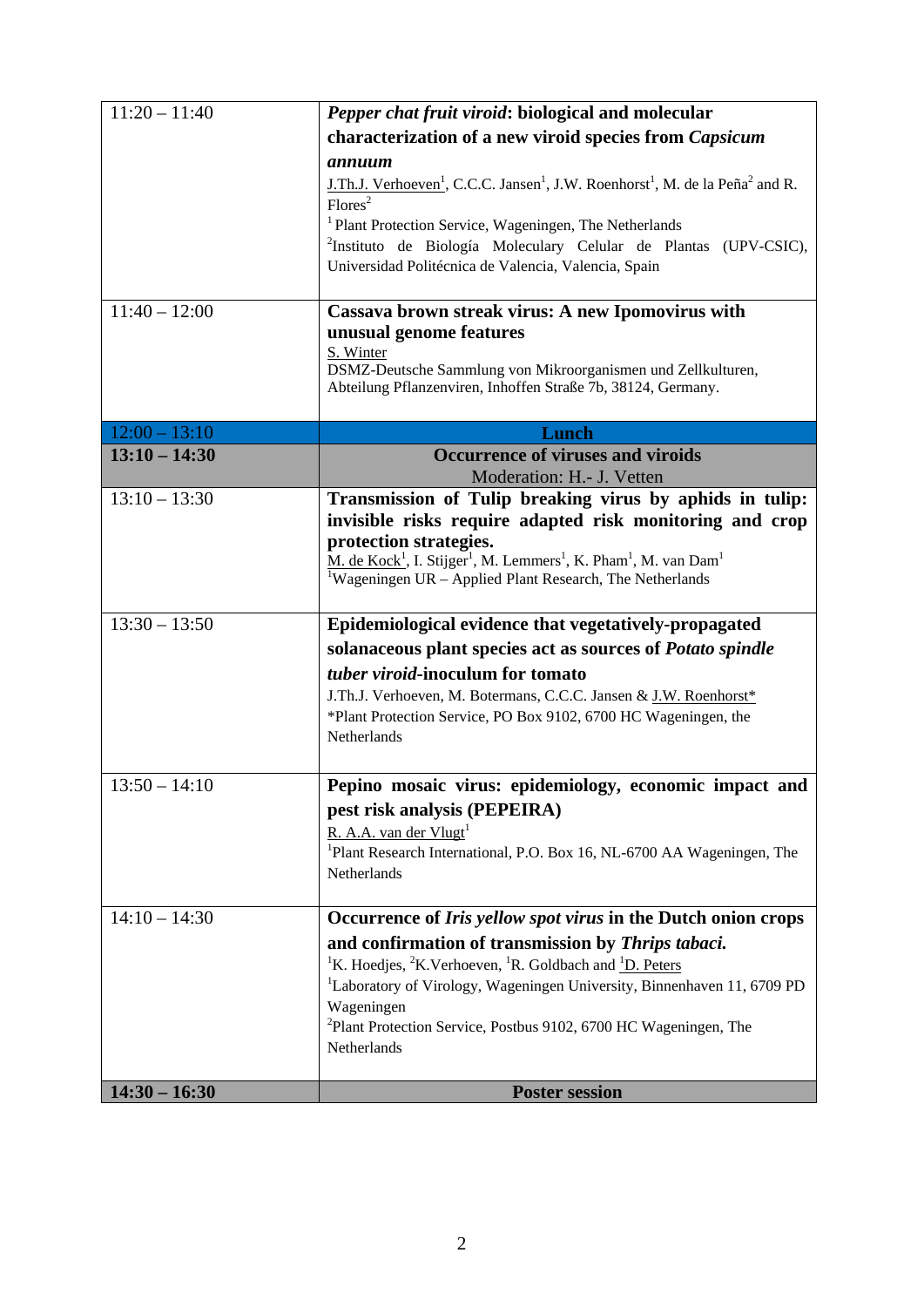| $16:30 - 17:10$ | <b>Virus technologies</b><br>Moderation: G. Adam                                                                                                                                                                                                                                                                                                                                                                                                                                                                                                                                                                                                                                                                          |
|-----------------|---------------------------------------------------------------------------------------------------------------------------------------------------------------------------------------------------------------------------------------------------------------------------------------------------------------------------------------------------------------------------------------------------------------------------------------------------------------------------------------------------------------------------------------------------------------------------------------------------------------------------------------------------------------------------------------------------------------------------|
| $16:30 - 16:50$ | Tobacco mosaic virus surface mutants for nanotechnology                                                                                                                                                                                                                                                                                                                                                                                                                                                                                                                                                                                                                                                                   |
|                 | applications<br>F.Geiger <sup>1</sup> , A.Müller <sup>1</sup> , H. Jeske <sup>1</sup> , C. Wege <sup>1</sup> , J. Spatz <sup>2</sup><br><sup>1</sup> Universität Stuttgart, Institute of Biology, Department of Molecular Biology<br>and Plant Virology, Pfaffenwaldring 57, 70569 Stuttgart, Germany<br><sup>2</sup> Max-Planck-Institute for Metals Research, Department of New Materials<br>and Biosystems, Heisenbergstraße 3, 70569 Stuttgart, Germany                                                                                                                                                                                                                                                               |
| $16:50 - 17:10$ | Engineered Tobacco mosaic virus mutants produced in                                                                                                                                                                                                                                                                                                                                                                                                                                                                                                                                                                                                                                                                       |
|                 | planta exhibit distinct physical characteristics and result in                                                                                                                                                                                                                                                                                                                                                                                                                                                                                                                                                                                                                                                            |
|                 | different types of metallization products                                                                                                                                                                                                                                                                                                                                                                                                                                                                                                                                                                                                                                                                                 |
|                 | A. Kadri <sup>1</sup> , E. Maiß <sup>2</sup> , N. Amsharov <sup>3</sup> , S. Balci <sup>3</sup> , A.M. Bittner <sup>3</sup> , K. Kern <sup>3</sup> , H.<br>Jeske <sup>1</sup> , C.Wege <sup>1</sup><br><sup>1</sup> Universität Stuttgart, Institute of Biology, Department of Plant Molecular<br>Biology and Plant Virology, Pfaffenwaldring 57, 70550 Stuttgart, Germany<br><sup>2</sup> Leibniz Universität Hannover, Institut für Pflanzenkrankheiten und<br>Pflanzenschutz, Herrenhäuser Straße 2, 30419 Hannover, Germany<br><sup>3</sup> Max-Planck-Institut für Festkörperforschung, Heisenbergstraße 1, 70569<br>Stuttgart, Germany                                                                              |
| $17:10 - 18:10$ | <b>Resistance</b>                                                                                                                                                                                                                                                                                                                                                                                                                                                                                                                                                                                                                                                                                                         |
|                 | Moderation: T. Kühne                                                                                                                                                                                                                                                                                                                                                                                                                                                                                                                                                                                                                                                                                                      |
| $17:10 - 17:30$ | DI DNA mediated resistance against Beet curly top virus                                                                                                                                                                                                                                                                                                                                                                                                                                                                                                                                                                                                                                                                   |
|                 | (BCTV) in Beta vulgaris<br>J. Horn <sup>1</sup> , B. Schäfer <sup>1</sup> , P. Wyant <sup>1</sup> , B. Krenz <sup>1</sup> , H. Jeske <sup>1</sup><br><sup>1</sup> Universität Stuttgart, Biologisches Institut, Abteilung Molekularbiologie<br>und Virologie der Pflanzen, Pfaffenwaldring 57, 70550 Stuttgart,<br>Deutschland                                                                                                                                                                                                                                                                                                                                                                                            |
| $17:30 - 17:50$ | RNAi-mediated resistance to Potato spindle tuber viroid in                                                                                                                                                                                                                                                                                                                                                                                                                                                                                                                                                                                                                                                                |
|                 | transgenic tomato expressing the viroid hairpin DNA                                                                                                                                                                                                                                                                                                                                                                                                                                                                                                                                                                                                                                                                       |
|                 | construct<br>G. Krczal <sup>1</sup> , N. Schwind <sup>1</sup> , M. Zwiebel <sup>1</sup> , A. Itaya <sup>2</sup> , B. Ding <sup>3</sup> , M.-B. Wang <sup>4</sup> ,<br>M. Wassenegger <sup>1</sup><br><sup>1</sup> RLP Agroscience GmbH, AlPlanta-Institute for Plant Research, Breitenweg<br>71, 67435 Neustadt Germany<br><sup>2</sup> Department of Plant Cellular and Molecular Biology and Plant<br>Biotechnology Center, Ohio State University, Columbus, Ohio, USA<br><sup>3</sup> Department of Plant Cellular and Molecular Biology and Plant<br>Biotechnology Center, Ohio State University, Columbus, Ohio, USA<br><sup>4</sup> CSIRO Division of Plant Industry, PO Box 1600, Canberra, ACT 2601,<br>Australia |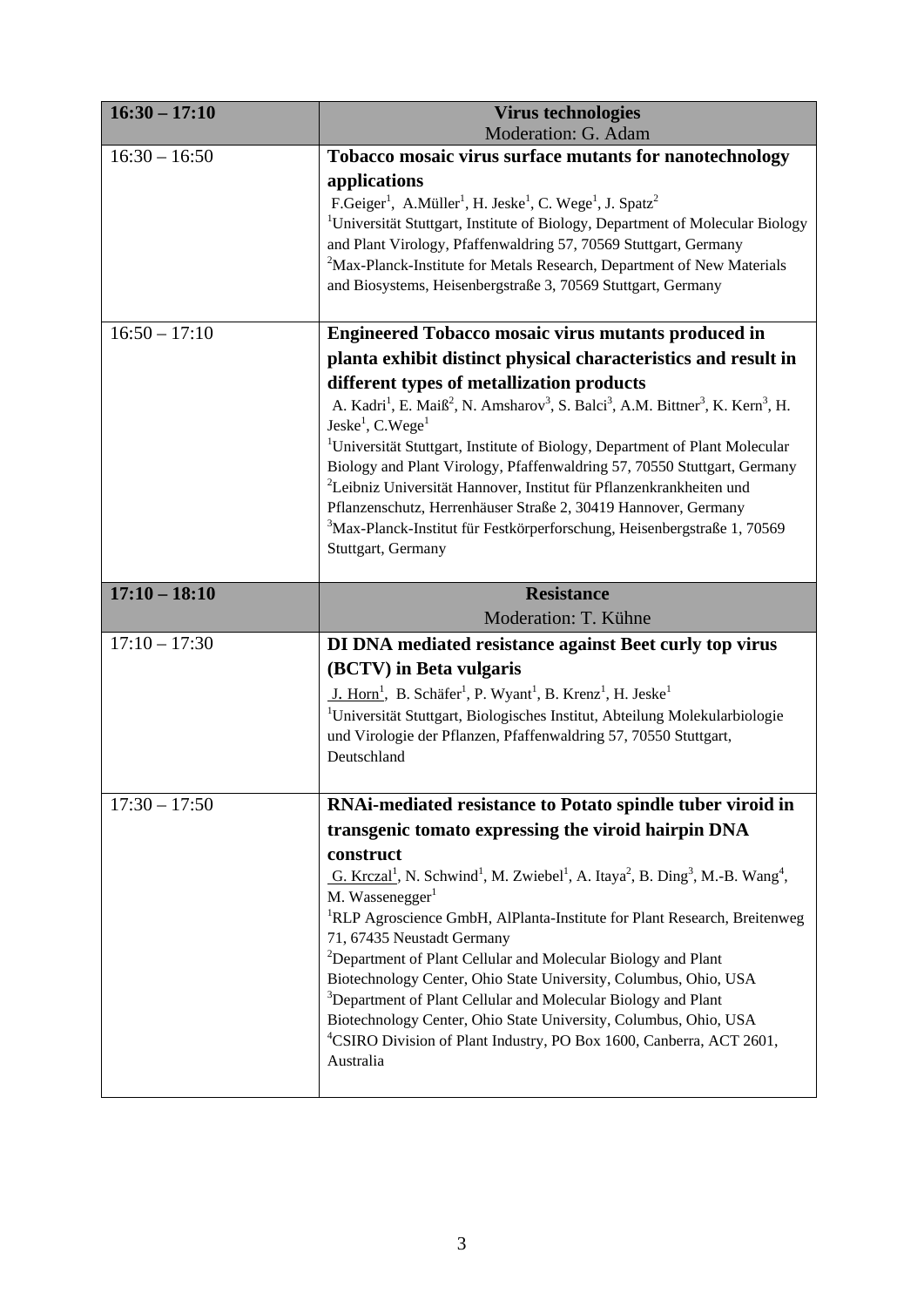| $17:50 - 18:10$ | RNAi-mediated transgenic tospovirus resistance broken by                                                  |
|-----------------|-----------------------------------------------------------------------------------------------------------|
|                 | intraspecies NSS complementation                                                                          |
|                 | A. Hassani-Mehraban <sup>1</sup> , A. B. Brenkman <sup>2</sup> , N. J. F. van den Broek <sup>2</sup> , R. |
|                 | Goldbach <sup>1</sup> and R. Kormelink <sup>1</sup>                                                       |
|                 | <sup>1</sup> Laboratory of Virology, Wageningen University, Binnenhaven 11, 6709 PD                       |
|                 | Wageningen, The Netherlands; 2Department of Metabolic and Endocrine                                       |
|                 | Diseases and Netherlands Metabolomics Centre, University Medical Centre,                                  |
|                 | 3508 AB, Utrecht, The Netherlands                                                                         |
|                 |                                                                                                           |
| $18:10 - 18:40$ | <b>Societies business hour</b>                                                                            |
| $19:30 -$       | <i>i</i> nner                                                                                             |

| Thursday 9. April 2009 |                                                                                                                                                     |
|------------------------|-----------------------------------------------------------------------------------------------------------------------------------------------------|
| $8:30 - 12:15$         | <b>Gene function</b>                                                                                                                                |
|                        | Moderation: H. Jeske                                                                                                                                |
| $8:30 - 8:50$          | Protein-protein interaction screen of a sugar beet cDNA                                                                                             |
|                        | library with the beet necrotic yellow vein virus                                                                                                    |
|                        | pathogenicity factor P25 identifies proteins possibly                                                                                               |
|                        | involved in virus pathogenicity and plant resistance                                                                                                |
|                        | response                                                                                                                                            |
|                        | $H.$ Thiel <sup>1</sup> and M. Varrelmann <sup>1</sup>                                                                                              |
|                        | <sup>1</sup> Institute of Sugar Beet Research, Department of Phytopathology, Holtenser                                                              |
|                        | Landstr. 77, D-37079 Göttingen, Germany                                                                                                             |
| $8:50 - 9:10$          | The potato virus X replicase linker region between                                                                                                  |
|                        | methyltransferase and helicase domain is involved in RNA                                                                                            |
|                        | recombination                                                                                                                                       |
|                        | H.-K. Draghici <sup>1</sup> and <u>M. Varrelmann</u> <sup>1,2</sup>                                                                                 |
|                        | <sup>1</sup> Department of Crop Sciences, Section Plant Virology, University of                                                                     |
|                        | Göttingen, Grisebachstrasse 6, D-37077 Göttingen, Germany<br><sup>2</sup> Institute of Sugar Beet Research, Department of Phytopathology, Holtenser |
|                        | Landstr. 77, D-37079 Göttingen, Germany                                                                                                             |
|                        |                                                                                                                                                     |
| $9:10 - 9:30$          | A single C/U nucleotide substitution changing alanine to                                                                                            |
|                        | valine in the Beet necrotic yellow vein virus P25 protein                                                                                           |
|                        | promotes increased virus accumulation in roots of                                                                                                   |
|                        | mechanically inoculated, partially resistant sugar beet                                                                                             |
|                        | seedlings                                                                                                                                           |
|                        | R. Koenig <sup>1</sup> , S. Loss <sup>2</sup> , J. Specht <sup>2</sup> , M. Varrelmann <sup>3</sup> , P. Lüddecke <sup>2</sup> and G.               |
|                        | Deml <sup>2</sup>                                                                                                                                   |
|                        | $1 \text{ c/o JKI Braunschweig, } 2 \text{ JKI Braunschweig, }$<br><sup>3</sup> Institut für Zuckerrübenforschung, Göttingen                        |
|                        |                                                                                                                                                     |
| $9:30 - 9:50$          | Similarities in the capsnatching mechanism of Tomato                                                                                                |
|                        | spotted wilt virus and Influenzavirus during genome                                                                                                 |
|                        | transcription                                                                                                                                       |
|                        | C. Geerts-Dimitriadou <sup>1</sup> , R. Goldbach <sup>1</sup> , and R. Kormelink <sup>1</sup>                                                       |
|                        | <sup>1</sup> Laboratory of Virology, Wageningen University, Binnenhaven 11, 6709 PD                                                                 |
|                        | Wageningen, Netherlands                                                                                                                             |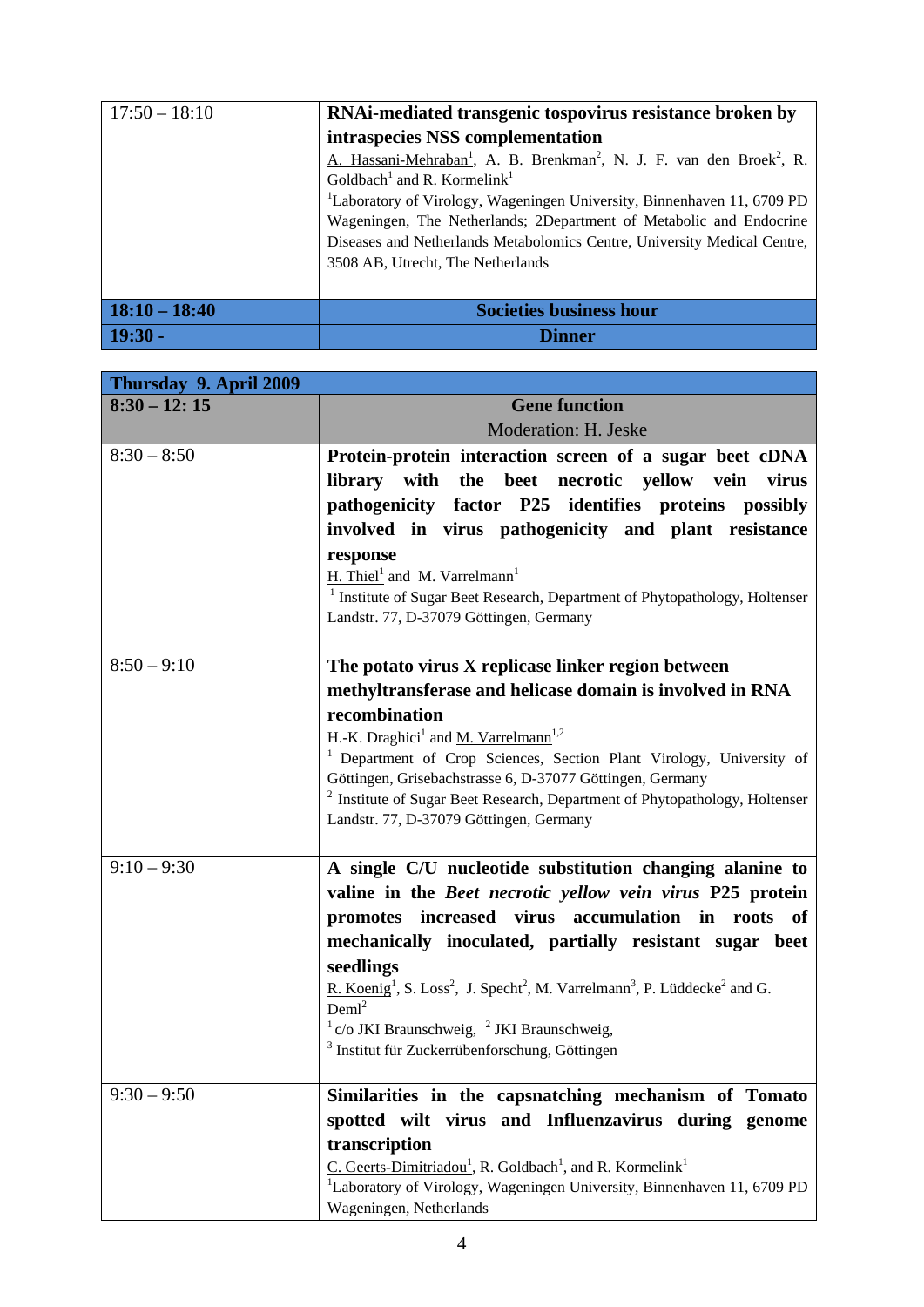| $9:50 - 10:10$  | <b>Coffee break</b>                                                                                                                                            |
|-----------------|----------------------------------------------------------------------------------------------------------------------------------------------------------------|
|                 | Moderation: R. Kormelink                                                                                                                                       |
| $10:10 - 10:30$ | A plastidal heat shock cognate 70 kDa protein interacts with                                                                                                   |
|                 | Abutilon mosaic virus movement protein and affects viral                                                                                                       |
|                 | <b>DNA</b> accumulation                                                                                                                                        |
|                 | B. Krenz <sup>1</sup> , V. Windeisen <sup>1, †</sup> , C. Wege <sup>1</sup> , H. Jeske <sup>1</sup> , Tatjana Kleinow <sup>1</sup>                             |
|                 | <sup>1</sup> Institute of Biology, Department of Molecular Biology and Plant Virology,<br>Universität Stuttgart, Pfaffenwaldring 57, 70550 Stuttgart, Germany; |
|                 | <sup>†</sup> Present address: Biochemistry Center (BZH), Heidelberg University, Im                                                                             |
|                 | Neuenheimer Feld 328, 69120 Heidelberg, Germany                                                                                                                |
|                 |                                                                                                                                                                |
| $10:30 - 10:50$ | Plant geminivirus Rep protein interferes with the control of                                                                                                   |
|                 | fission yeast cell cycle                                                                                                                                       |
|                 | K. Kittelmann <sup>1</sup> , P. Rau <sup>1</sup> , B. Gronenborn <sup>2</sup> , H. Jeske <sup>1</sup>                                                          |
|                 | <sup>1</sup> Universität Stuttgart, Institute of Biology, Department of Molecular Biology<br>and Plant Virology, Pfaffenwaldring 57, 70550 Stuttgart, Germany  |
|                 | <sup>2</sup> Institut des Sciences du Végétal, CNRS, 91198 Gif-sur-Yvette, France                                                                              |
|                 |                                                                                                                                                                |
| $10:50 - 11:10$ | <b>Geminiviral minichromosome dynamics</b>                                                                                                                     |
|                 | T. Paprotka <sup>1</sup> , H. Jeske <sup>1</sup>                                                                                                               |
|                 | <sup>1</sup> Universität Stuttgart, Molekularbiologie und Virologie der Pflanzen,<br>Pfaffenwaldring 57, 70550 Stuttgart                                       |
|                 |                                                                                                                                                                |
| $11:10 - 11:30$ | Molecular characterization of a putative PSTVd binding                                                                                                         |
|                 | protein, the CDC5 homolog of tomato (SICDC5)                                                                                                                   |
|                 | C.Timmermann <sup>1</sup> , R. Werner <sup>2</sup> , N. Bolle <sup>3</sup> , H.-P. Mühlbach <sup>1</sup>                                                       |
|                 | <sup>1</sup> Universität Hamburg, Biozentrum Klein Flottbek, Ohnhorststrasse 18,                                                                               |
|                 | 22609 Hamburg<br><sup>2</sup> Universität Lübeck, Faculty of Medicine, Ratzeburger Allee 160, 23538                                                            |
|                 | Lübeck                                                                                                                                                         |
|                 | <sup>3</sup> University of Kiel, Institute of Botany and Botanical Garden,                                                                                     |
|                 | Ohlshausenstr. 40, 24098 Kiel                                                                                                                                  |
| $11:30 - 11:50$ | <b>Tenuiviral RNAi suppressor terminates a longstanding</b>                                                                                                    |
|                 | enigma: Are human viruses targets of RNAi?                                                                                                                     |
|                 | E. Schnettler <sup>1</sup> , W. deVries <sup>2</sup> , R. Kormelink <sup>1</sup> , B. Berkhout <sup>2</sup> and R. Goldbach <sup>1</sup>                       |
|                 | <sup>1</sup> Laboratory of Virology, Wageningen University, Wageningen, The                                                                                    |
|                 | Netherlands <sup>2</sup> Laboratory of Experimental Virology, Academic Medical                                                                                 |
|                 | Center, University of Amsterdam, Amsterdam, The Netherlands                                                                                                    |
| $11:50 - 12:15$ | Wrap up of the meeting                                                                                                                                         |
|                 |                                                                                                                                                                |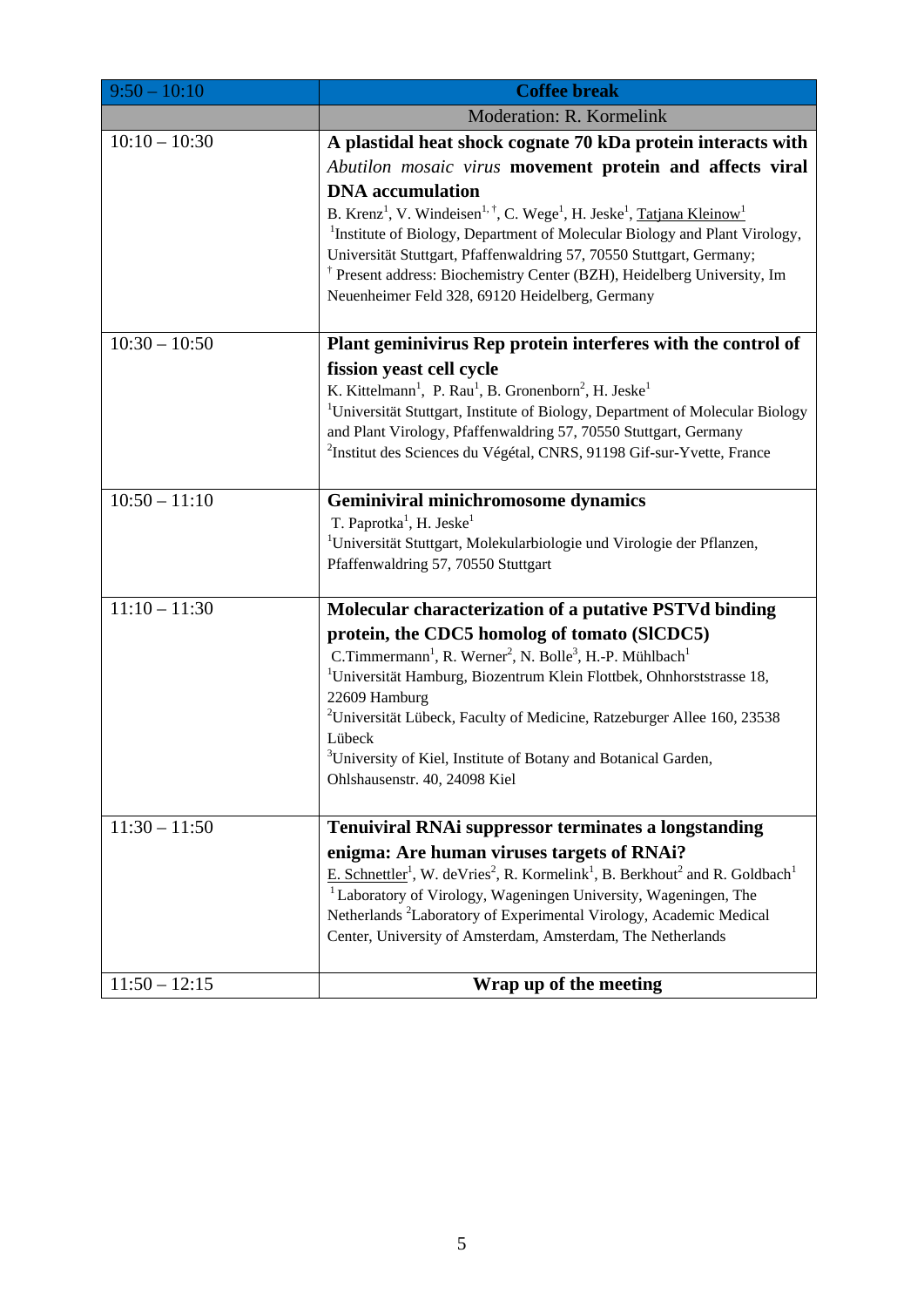#### *Posters*

# **Analysis of the hosta virus X (***Potexvirus, Flexividiade***) distribution in infected plants using transmission electron microscopy**

K. Richert-Poeggeler<sup>1</sup>, C. Maass<sup>1</sup>, S. Schuhmann<sup>1</sup>, J. Engelmann<sup>1</sup>, D.-E. Lesemann<sup>1</sup>, K. Kobayashi<sup>2</sup>,B. Lockhart<sup>3</sup> <sup>1</sup>Julius Kühn-Institut, Inst. for Epidemiology and Pathogen Diagnostics, D-38104 Braunschweig, Germany<br><sup>2</sup>Junta Pietechnology Becessel Center, Dan, of Life Seignes, Group of Plant Pathology, Kitakomi 024,000 <sup>2</sup>Iwate Biotechnology Research Center, Dep. of Life Science, Group of Plant Pathology, Kitakami 024-0003, Iwate, Japan <sup>3</sup>Univ. of Minnesota, Dep. of Plant Pathology, St. Paul 55108-6030, MN, USA

# **Localisation and quantification of all four RNAs of European mountain ash ringspotassociated virus (EMARAV) in mountain ash (Sorbus aucuparia L.)**

N. Schlatermund<sup>1</sup>, N. Mielke<sup>1</sup>, H.-P. Mühlbach<sup>1</sup>

<sup>1</sup>University of Hamburg, Biocentre Klein Flottbek and Botanical Garden, Ohnhorststr. 18, 22609 Hamburg, Germany

## **Complete nucleotide sequence of Celery latent virus**

I. Eikenberg<sup>1</sup>, W. Menzel<sup>1</sup>, H.-J. Vetten<sup>2</sup>, and E. Maiss<sup>1</sup> <sup>1</sup> Leibniz Universität Hannover, Inst. Pflanzenkrankheiten und Pflanzenschutz, Herrenhäuser Str. 2, 30419 Hannover, Germany. <sup>2</sup> Julius-Kühn Institut, Bundesforschungsinstitut für Kulturpflanzen - Institut für Epidemiologie und Pathogendiagnostik, Messeweg 11/12, 38104 Braunschweig, Germany

#### **Optimization of a mRFP-based bimolecular fluorescence complementation system for investigation of Plum pox virus protein interactions in Nicotiana benthamiana**  E. Scholz and E. Maiss,

Leibniz Universität Hannover, Inst. Pflanzenkrankheiten und Pflanzenschutz, Herrenhäuser Str. 2, 30419 Hannover, Germany,

# **First steps for detection of** *Barley yellow dwarf* **in aphids**

N. Drechsler<sup>1\*</sup>, Th. Thieme<sup>1</sup>, A. Habekuß<sup>2</sup>, J. Schubert<sup>3</sup> <sup>1</sup>BTL Sagerheide and <sup>2</sup>JKI, Institute of Resistance Research and Stress Tolerance and <sup>3</sup>Institute of Biosafety of Genetically Modified Transgenic Plants

# **Can dried material from a herbarium serve as source for plant virus RT-PCR and ELISA?**

S. Preuschhof, C. Heinze, P. Willingmann and G. Adam Biocenter Klein Flottbek; University of Hamburg

## **Interceptions of pospiviroids in solanaceous crops in the Netherlands**

A.W. Werkman, J.Th.J. Verhoeven, and J.W. Roenhorst Plant Protection Service, P.O. Box 9102, 6700 HC Wageningen, The Netherlands

# **Hairpin structure within the** *Tomato yellow ring tospovirus* **S RNA segment: a potential target for RNA silencing**

A. Hassani-Mehraban, D. Lohuis, H. Hemmes, R. Goldbach, and R. Kormelink Laboratory of Virology, Wageningen University, Binnenhaven 11, 6709 PD Wageningen, the Netherlands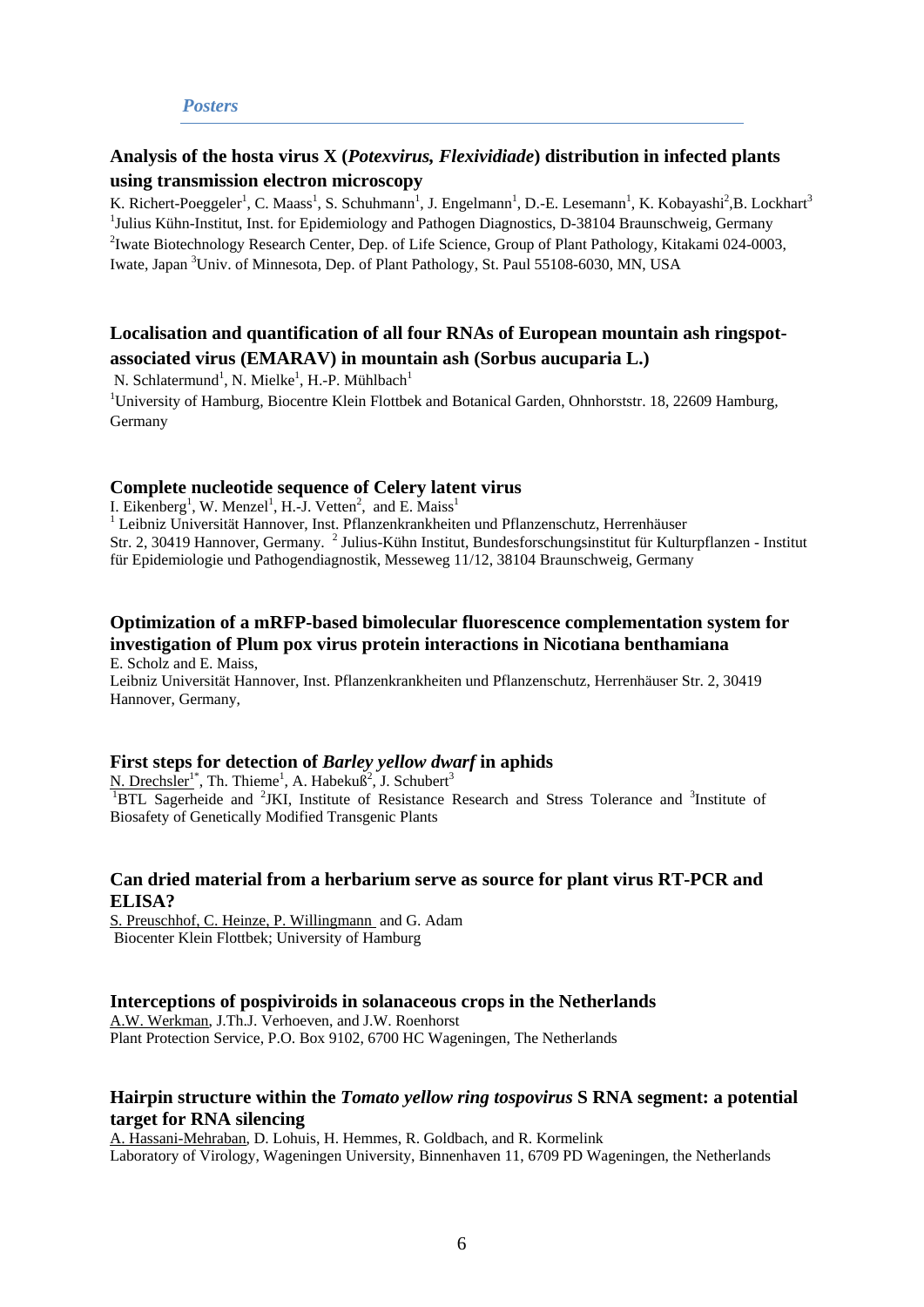## **Some of the variability of Beet necrotic yellow vein virus P25 pathogenicity factor previously allocated to geographically distinct isolates can already be retrieved in single representative A- and B-type soils**

 $K.$  Bornemann<sup>1</sup> and M. Varrelmann<sup>1</sup>

<sup>1</sup> Institute of Sugar Beet Research, Department of Phytopathology, Holtenser Landstr. 77, D-37079 Göttingen, Germany

## *Cherry leaf roll virus* **(CLRV) - genome organisation of the RNA1**

S. von Bargen<sup>1</sup>, J. Langer<sup>1</sup>, A. Rumbou<sup>1</sup>, J. Gentkow<sup>2</sup>, und C. Büttner<sup>1</sup> <sup>1</sup>Institute of Horticultural Sciences, Humboldt-Universität zu Berlin, Lentzeallee 55/57, D-14195 Berlin, Germany; <sup>2</sup> present address: Leibniz-Institute of Plant Biochemistry, Weinberg 3, D-06120 Halle, Germany

#### **Occurrence of EMARAV and CLRV in tree species native to Finland**

 $N$ . Arndt<sup>1</sup>, S. von Bargen<sup>1</sup>, E. Grubits<sup>1</sup>, R. Jalkanen<sup>2</sup>, C. Büttner<sup>1</sup> 1Institute of Horticultural Sciences, Humboldt-Universität zu Berlin, Lentzeallee 55/57, D-14195 Berlin, Germany; <sup>2</sup>Metla, Finnish Forest Reseach Institute, Rovaniemi, Finland

## **Developing of diagnostic multiplex RT-PCR assays for the detection of soil-borne mosaic viruses and their natural vector** *Polymyxa graminis*

, U. Kastirr<sup>1</sup>, A. Habekuss<sup>2</sup> and T. Kuehne<sup>1</sup>

Federal Research Centre for Cultivated Plants - Julius Kühn-Institut, <sup>1</sup>Institute for Epidemiology and Pathogen Diagnostic, <sup>2</sup>Institute for Resistance Research and Stress Tolerance

## **Sequencing of apple stem pitting isolates and generation of an infectious full- length cDNA clone**

A. Arntjen<sup>1</sup> and W. Jelkmann<sup>1</sup> 1 Julius Kühn– Institut, Institut für Pflanzenschutz in Obst- und Weinbau, Dossenheim

#### **Antiviral RNAi counter defence by ambisense RNA plant viruses**

E. Schnettler<sup>1</sup>, H. Hemmes<sup>1</sup>, R. Huisman<sup>1</sup>, R. Kormelink<sup>1</sup> and R. Goldbach<sup>1</sup> <sup>1</sup> Laboratory of Virology, Wageningen University, Wageningen, The Netherlands

#### **Does the TSWV S RNA-encoded hairpin structure play a role in translation?**

C. Geerts-Dimitriadou<sup>1</sup>, R. Goldbach<sup>1</sup>, and R. Kormelink<sup>1</sup> <sup>1</sup>Laboratory of Virology, Wageningen University, Binnenhaven 11, 6709 PD Wageningen, Netherlands

#### **A generic (RT)-PCR test for caulimoviruses**

A.M. Dullemans & R.A.A. van der Vlugt WUR-Plant Research International BV, P.O. Box 16, 6700 AA Wageningen, The Netherlands

# **Abutilon mosaic virus as a stable and attenuated vector for virus-induced gene silencing and limited phloem-specific protein expression**

B. Krenz, C. Wege, and H. Jeske

University of Stuttgart, Department of Molecular Biology and Plant Virology, Pfaffenwaldring 57, D-70550 Stuttgart, Germany

# **Revision of taxonomy of the virus causing Augusta disease in tulips in The Netherlands.**

K. Pham<sup>1</sup>, M. Lemmers<sup>1</sup>, J. van Doorn<sup>1</sup> and T. Derks<sup>1</sup>.<br><sup>1</sup>Weggningen LIB – Applied Plant Bessensh. The Nether <sup>1</sup>Wageningen UR – Applied Plant Research, The Netherlands